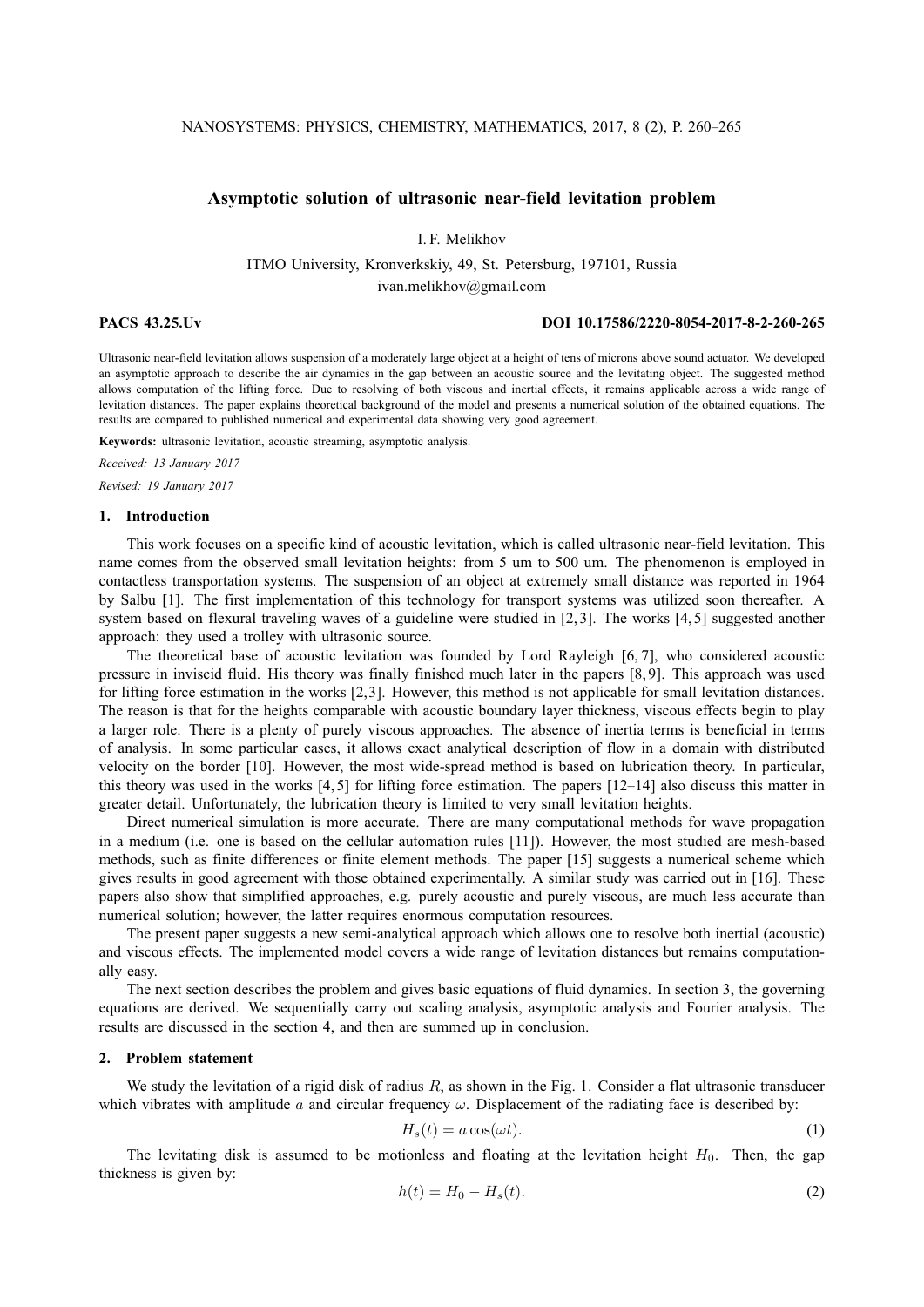

FIG. 1. Levitation of a disk

We start with basic equations of fluid dynamics (e.g. see [17]). First, we consider Navier–Stokes equations for a compressible fluid:

$$
\rho \left( \partial_t \mathbf{v} + (\mathbf{v} \cdot \nabla) \mathbf{v} \right) = \nabla \cdot (-p\mathbf{I} + \tau), \tag{3a}
$$

$$
\partial_t \rho + \nabla \cdot (\rho \mathbf{v}) = 0,\tag{3b}
$$

where  $\rho$  is the gas density,  $\mathbf{v} = (v_r, v_z)$  is the velocity vector, p is the pressure, I is the unit tensor, and  $\tau$  is the viscous stress tensor given by:

$$
\tau = \mu \left[ \nabla \mathbf{v} + (\nabla \mathbf{v})^T \right] + \left( \mu^b - \frac{2}{3} \mu \right) (\nabla \cdot \mathbf{v}) \mathbf{I},\tag{4}
$$

with  $\mu$  for the dynamic viscosity of gas, and  $\mu^b$  for the bulk viscosity.

The dynamic equations have to be accompanied by the energy equation:

$$
\rho T \left( \partial_t s + \mathbf{v} \cdot \nabla s \right) = \nabla \cdot (k \nabla T) + \Phi,\tag{5}
$$

where T is the temperature, s is the gas entropy, k is the thermal conductivity of the gas, and  $\Phi$  describes viscous dissipation of energy:

$$
\Phi = \tau_{jk} \frac{\partial v_i}{\partial x_k}.
$$

In addition, the viscosity-temperature dependence is given by Sutherland's law [18]:

$$
\mu = \mu_0 \left(\frac{T}{T_0}\right)^{3/2} \frac{T_0 + C}{T + C},\tag{6}
$$

where  $\mu_0$ ,  $T_0$ ,  $C$  are empirical constants.

Finally, we assume that the pressure, density and temperature are connected by the ideal gas law:

$$
p = \rho \frac{\mathcal{R}}{\mathcal{M}} T,\tag{7}
$$

where  $R$  is the universal gas constant, and  $M$  is the molar mass of the gas.

The lifting force is computed by integration of  $\sigma_{zz}$  over the disk's surface:

$$
F = -\iint \left( \left. \sigma_{zz} \right|_{z=H} \right) dx_1 dx_2,\tag{8}
$$

where

$$
\sigma_{zz} = -p + \mu \left[ 2 \frac{\partial v_z}{\partial z} + \left( \mu^b - \frac{2}{3} \mu \right) \nabla \cdot \mathbf{v} \right]. \tag{9}
$$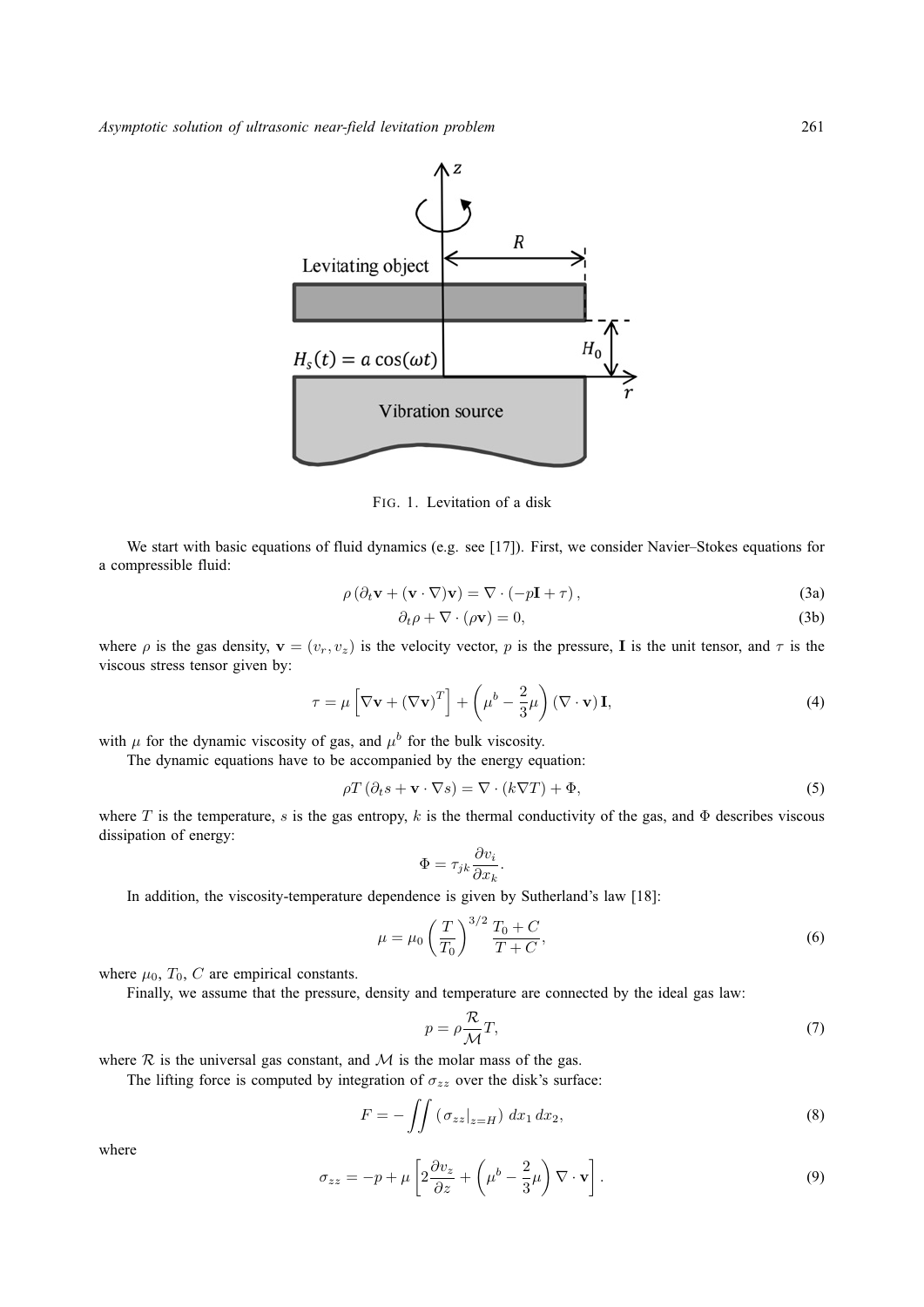#### **3. Governing equations**

The general equations may be significantly simplified in a few steps. First, scaling analysis is performed. Doing so allows us to neglect some terms in the equations. Then, the dimension of the continuity equation is reduced by averaging it through the thickness. After that, we introduce a small parameter, the ratio of the vibration amplitude  $a$  to the gap thickness  $H_0$ , and seek solution in the form of an asymptotic series. Finally, we focus on the stationary part of the solution, which creates time-independent lifting force. In addition, non-reflective boundary conditions are developed on the gap's edge.

# **3.1. Scaling analysis**

We introduce dimensionless variables:

$$
\begin{aligned}\n\tilde{r} &= \frac{r}{R}, & \tilde{z} &= \frac{z}{H_0}, & \tilde{t} &= \omega t, & \tilde{v} &= \frac{v_z}{\omega H_0}, & \tilde{u} &= \frac{v_r}{\omega R}, \\
\tilde{p} &= \frac{p}{p_0}, & \tilde{\rho} &= \frac{\rho}{\rho_0}, & \tilde{\mu} &= \frac{\mu}{\mu_0}, & \tilde{s} &= \frac{s}{c_v}, & \tilde{T} &= \frac{T}{T_0},\n\end{aligned}
$$

where  $c_v$  is the specific heat capacity at constant volume, and  $p_0$ ,  $\rho_0$ ,  $\mu_0$ ,  $T_0$  are pressure, density, viscosity, and temperature at normal conditions.

The developed theory relies on the following assumptions:

- the gap thickness is much smaller than the acoustic wavelength;
- the gap thickness is much smaller than its length;
- the vibration amplitude is much smaller than the gap thickness.

For ultrasonic near-field levitation, the typical gap thickness is 20–400 um, acoustic wavelength at 20 kHz is about 2 cm, and the disk radius is 1–10 cm; the vibration amplitude varies in the range 1–10 um. Therefore, the first two assumptions always hold. The third one will be used to introduce a small parameter.

The given assumptions allow significant simplification of the governing equations. First, the energy equation (5) is reduced to the adiabatic relation:

$$
\tilde{\rho} = \tilde{p}^{1/\gamma}.\tag{10}
$$

,

Using the ideal gas law (7) and viscosity-temperature dependence (6), one expresses viscosity in terms of pressure. The dynamic equations (3a)–(3b) take simpler form as well:

$$
\partial_{\tilde{z}}\tilde{p} = 0,\tag{11a}
$$

$$
\gamma K^2 \tilde{\rho} \left( \partial_{\tilde{t}} u + (\tilde{u} \partial_{\tilde{r}} \tilde{u} + \tilde{v} \partial_{\tilde{z}} \tilde{u}) \right) = -\partial_{\tilde{r}} \tilde{p} + \Sigma \partial_{\tilde{z}} \left( \tilde{\mu} \partial_{\tilde{z}} \tilde{u} \right), \tag{11b}
$$

$$
\partial_{\tilde{t}} \tilde{\rho} + \tilde{\nabla} \cdot (\tilde{\rho} \tilde{\mathbf{v}}) = 0, \tag{11c}
$$

where  $K^2 = \omega^2 R^2 \gamma^{-1} \rho_0 / p_0$  is the squared dimensionless acoustic wavenumber, and  $\Sigma = \mu_0 \omega R^2 / (p_0 H_0^2)$  is the so-called squeeze number.

The equation (11a) implies constant pressure across the gap. Together with (10), (7), (6) it results in  $z$ independence of density, temperature, and viscosity.

There are no-slip boundary conditions on the sound source's and disk's surfaces:

$$
\tilde{u}|_{\tilde{z} = \tilde{H}_s} = \tilde{u}|_{\tilde{z} = 1} = 0,\tag{12a}
$$

$$
\tilde{v}|_{\tilde{z} = \tilde{H}_s} = -\partial_{\tilde{t}}\tilde{h} = -a/H_0 \sin(\tilde{t}), \qquad \tilde{v}|_{\tilde{z} = \tilde{H}} = 0.
$$
\n(12b)

Further, we will omit tilde over the dimensionless variables.

In addition, it is convenient to average the continuity equation (11c) across the gap:

$$
\frac{\partial}{\partial t}(\rho h) + \frac{1}{r}\frac{\partial}{\partial r}(r\rho h\bar{u}) = 0,\tag{13}
$$

where the gap-averaged velocity is:

$$
\bar{u} = \frac{1}{h} \int_{H_s}^{1} u \, dz. \tag{14}
$$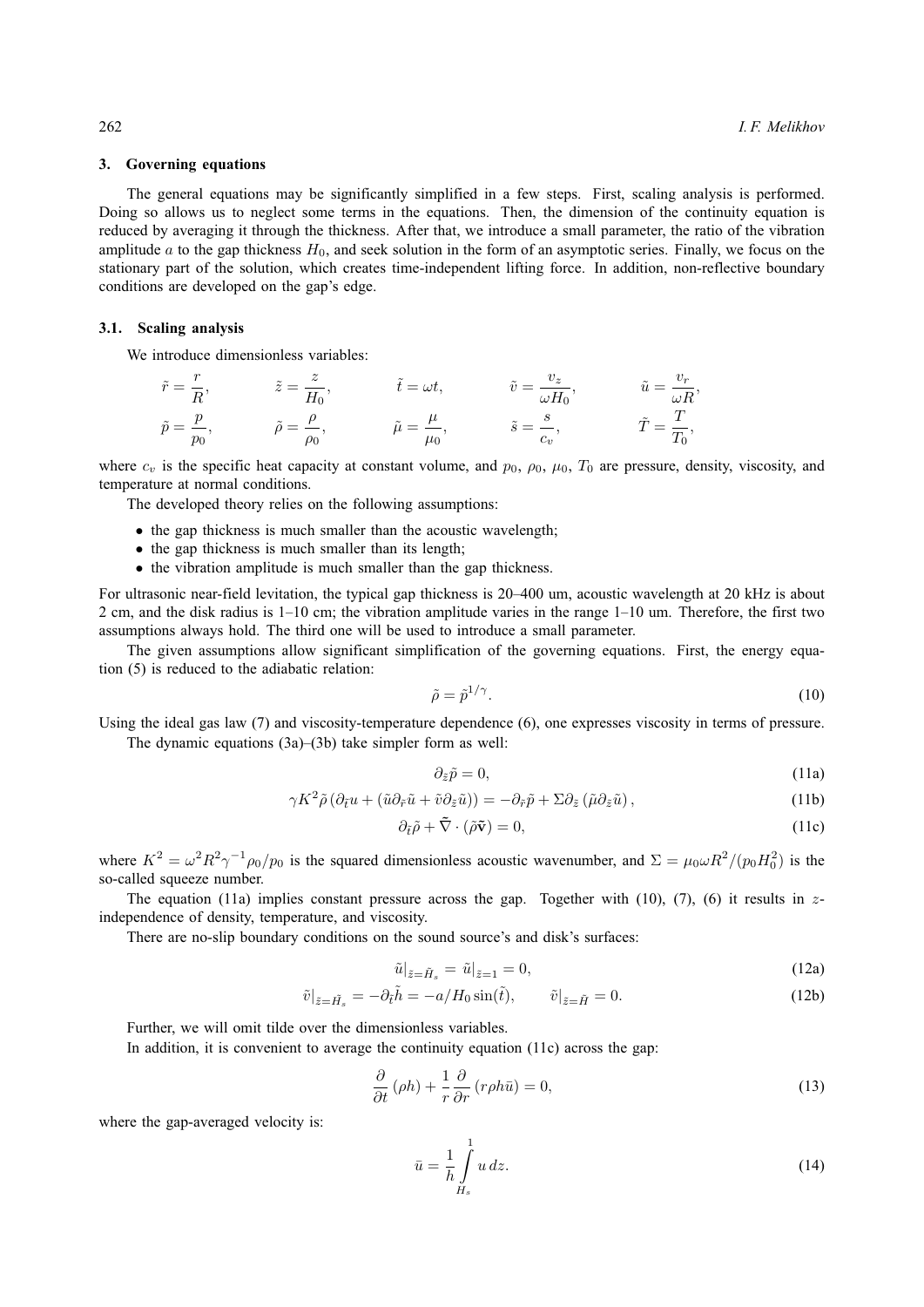# **3.2. Asymptotic analysis**

We introduce the small parameter  $\varepsilon = a/H_0$  – ratio of the vibration amplitude to the average gap thickness. The solution is sought in the form of asymptotic series:

$$
\rho = 1 + \varepsilon \rho^{(1)} + \varepsilon^2 \rho^{(2)} + O(\varepsilon^3), \qquad p = 1 + \varepsilon p^{(1)} + \varepsilon^2 p^{(2)} + O(\varepsilon^3),
$$
  
\n
$$
\mu = 1 + \varepsilon \mu^{(1)} + \varepsilon^2 \mu^{(2)} + O(\varepsilon^3), \qquad u = 0 + \varepsilon u^{(1)} + \varepsilon^2 u^{(2)} + O(\varepsilon^3),
$$
  
\n
$$
v = 0 + \varepsilon v^{(1)} + \varepsilon^2 v^{(2)} + O(\varepsilon^3),
$$
  
\n
$$
h = 1 + \varepsilon h^{(1)}(t), \qquad h^{(1)}(t) = -\cos(t).
$$

The equations (10) and (6) give expressions for the density terms:

$$
\rho^{(1)} = \frac{1}{\gamma} p^{(1)}, \qquad \rho^{(2)} = \frac{1}{\gamma} p^{(2)} - \frac{\gamma - 1}{2\gamma^2} \left( p^{(1)} \right)^2,\tag{15}
$$

and the viscosity term:

$$
\mu^{(1)} = \frac{(\gamma - 1)}{2\gamma} \frac{T_0 + 3C}{T_0 + C} p^{(1)} = M p^{(1)}.
$$
\n(16)

Since we focus on the steady levitation process, it is natural to look for solution in the form of the Fourier series:

$$
p^{(m)} = \sum_{n=1}^{\infty} p_n^{(m)} e^{\mathrm{i}nt}, \qquad u^{(m)} = \sum_{n=1}^{\infty} u_n^{(m)} e^{\mathrm{i}nt}, \tag{17}
$$

$$
h^{(1)} = \sum_{n=1}^{\infty} h_n^{(1)} e^{\mathrm{i}nt} = -\cos(t) = -\frac{1}{2} \left( e^{\mathrm{i}t} + e^{-\mathrm{i}t} \right). \tag{18}
$$

Substituting these expressions into the equations above we get the system on the coefficient of the Fourier series (17). The first order gives non-trivial solution only for the terms with numbers  $n = \pm 1$ . However, the timeaveraged lifting force is zero. Therefore, a second-order solution is required. In order to compute the time-averaged lifting force, it is enough to study only zero-harmonic solution of the second-order problem.

The final governing equations which describe fluid flow in the gap are listed below. First-order continuity equation has the form:

$$
\frac{\mathrm{i}}{\gamma}p_1^{(1)} + \frac{1}{r}\frac{\partial}{\partial r}\left(r\bar{u}\right) = \frac{\mathrm{i}}{2}.\tag{19}
$$

It is equipped with non-reflective boundary condition on pressure on the edge of the gap. This condition allows propagation of outgoing acoustic waves outside the gap:

$$
\left. \partial_r p_1^{(1)} \right|_{r=1} = \mathbf{i} K p_1^{(1)}.\tag{20}
$$

The momentum equation with its boundary conditions are written as:

$$
i\gamma K^2 u_1^{(1)} = -\partial_r p_1^{(1)} + \Sigma \partial_{zz}^2 u_1^{(1)}, \tag{21a}
$$

$$
u_1^{(1)}\Big|_{z=0} = 0, \qquad u_1^{(1)}\Big|_{z=1} = 0,\tag{21b}
$$

$$
\bar{u}_1^{(1)} = \int_0^1 u_1^{(1)} dz,
$$
\n(21c)

and the transversal velocity is given by:

$$
v_1^{(1)} = \frac{1}{2} - \int_0^z \left( \frac{1}{\gamma} p_1^{(1)} + \frac{1}{r} \frac{\partial}{\partial r} \left( r u_1^{(1)} \right) \right) dz'.
$$
 (22)

The second-order equations for time-averaged (zero harmonic) values are the following. The continuity equation with the pressure boundary condition are

$$
\frac{1}{r}\frac{\partial}{\partial r}\left(r\bar{u}_0^{(2)} + r\left[\left(p^{(1)}/\gamma - h^{(1)}\right)\bar{u}^{(1)}\right]_0\right) = 0,\tag{23a}
$$

$$
p_0^{(2)}\Big|_{r=1} = 0,\t\t(23b)
$$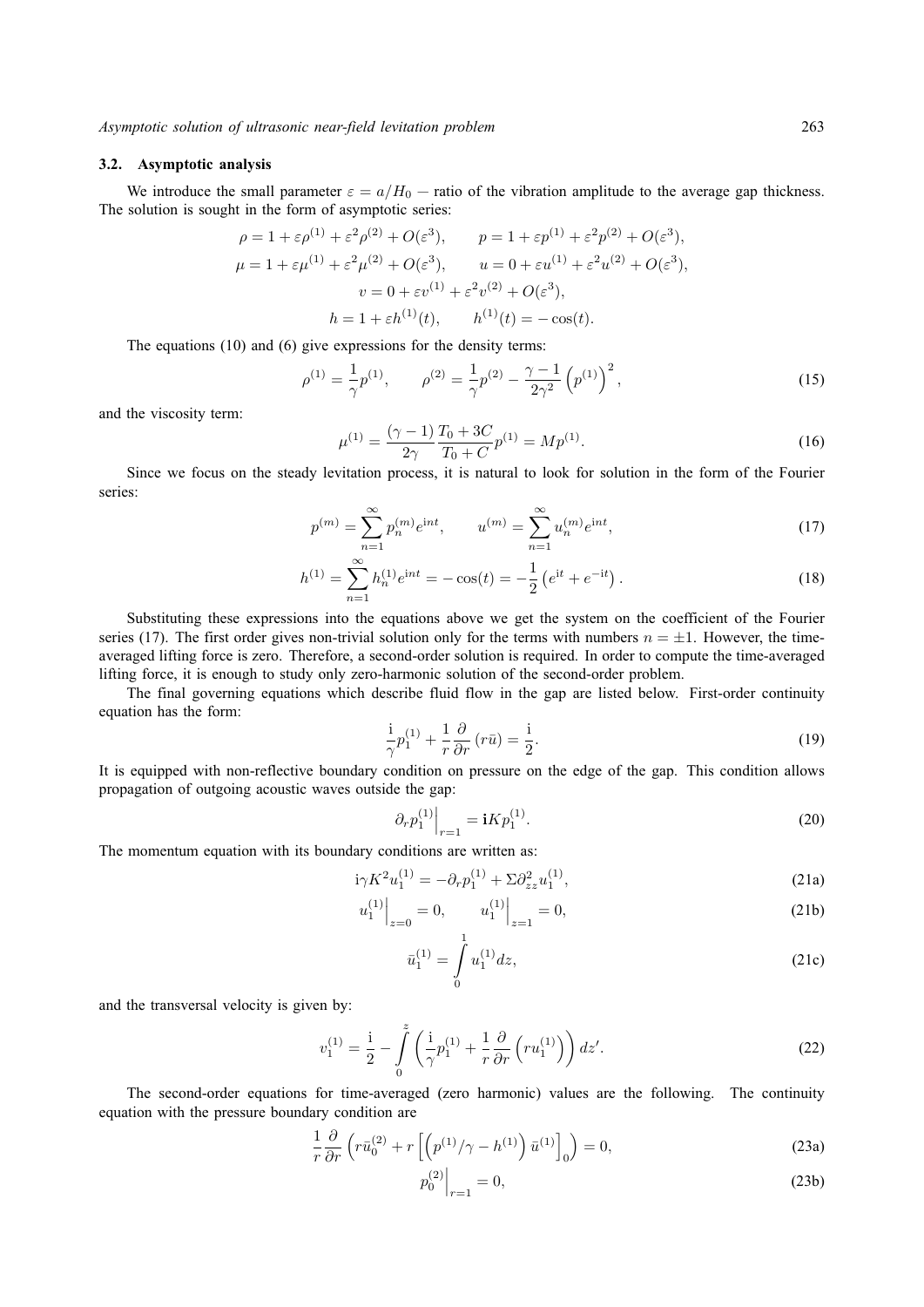and velocity can be found from:

$$
iK^2 \left[ np_n^{(1)} u_{-n}^{(1)} \right]_0 + \gamma K^2 \left[ u^{(1)} \partial_r u^{(1)} + v^{(1)} \partial_z u^{(1)} \right]_0 = -\partial_r p_0^{(2)} + \Sigma \left( \partial_{zz}^2 u_0^{(2)} + M \left[ p^{(1)} \partial_{zz}^2 u^{(1)} \right]_0 \right), \tag{24a}
$$

$$
u_0^{(2)}\Big|_{z=0} = \left[h^{(1)}\partial_z u^{(1)}\right]_0, \qquad u_0^{(2)}\Big|_{z=1} = 0,\tag{24b}
$$

$$
\bar{u}_0^{(2)} = \int_0^{\cdot} u_0^{(2)} dz - \left[ h^{(1)} \bar{u}^{(1)} \right]_0, \qquad (24c)
$$

where  $[\cdot]_0$  denotes zero harmonic of the expression (e.g.  $[(p^{(1)})^2]$ )  $\mathbf 0$  $=p_1^{(1)}p_{-1}^{(1)}+p_1^{(-1)}p_1^{(1)}$ 

The first-order equations (19), (21a) with the boundary conditions (20), (21b) are solved first. Then, one can calculate the transversal velocity (22). Substituting the first-order solution into the second-order equations: (23a), (24a) with the boundary conditions (23b), (24b), one obtains the time-averaged pressure.

Finally, the total lifting force can be calculated as:

$$
F_0 = -2\pi \int \sigma_{zz} \vert_{z=1} r \, dr = 2\pi \int p_0^{(2)} r \, dr. \tag{25}
$$

# **4. Results and discussion**

The governing equations show that there are two mechanisms of ultrasonic near-field levitation: inertial (acoustic) and viscous. Their intensity is described by the wavenumber K and squeeze number  $\Sigma$  respectively. The ratio of  $\gamma K^2$  to  $\Sigma$ , which is included into equations (21a), (24a), is proportional to squared ratio of the gap thickness to the acoustic boundary layer thickness:

$$
\Pi = \frac{\gamma K^2}{\Sigma} = \frac{H_0^2 \omega \rho_0}{\mu_0} = 2 \left(\frac{H_0}{\delta}\right)^2,\tag{26}
$$

where  $\delta = \sqrt{2\mu_0/(\omega \rho_0)}$  is the boundary layer thickness [17]. Its value is  $\delta \approx 15$  um in the case of air and 20 kHz vibration frequency. When the gap is large,  $\Pi \gg 1$ , inertial effects are more important and acoustic models can be used; otherwise, when the gap is smaller than boundary layer,  $\Pi \ll 1$ , viscous effects dominate and viscous models are applicable. For intermediate regimes,  $\Pi \approx 1$ , both effects are important, and the presented model resolves them.

The obtained equaitons were solved by FEM in COMSOL Multiphysics software.

Figure 2 shows the comparison of the presented approach with a full numerical simulation and experimental data from the work [15]. The agreement is very good. However, our model requires the solution of 5 linear time-independent PDEs which is much easier computationally than direct simulation based on the general fluid dynamics equations.



FIG. 2. Levitation height as a function of velocity of vibrating face. Disk radius 20 mm, disk thickness  $d = 0.5 - 1$  mm, frequency 19.5 kHz. Solid lines denote the presented model; dashed line corresponds to numerical results of [15]; dots represent experimental data from [15]